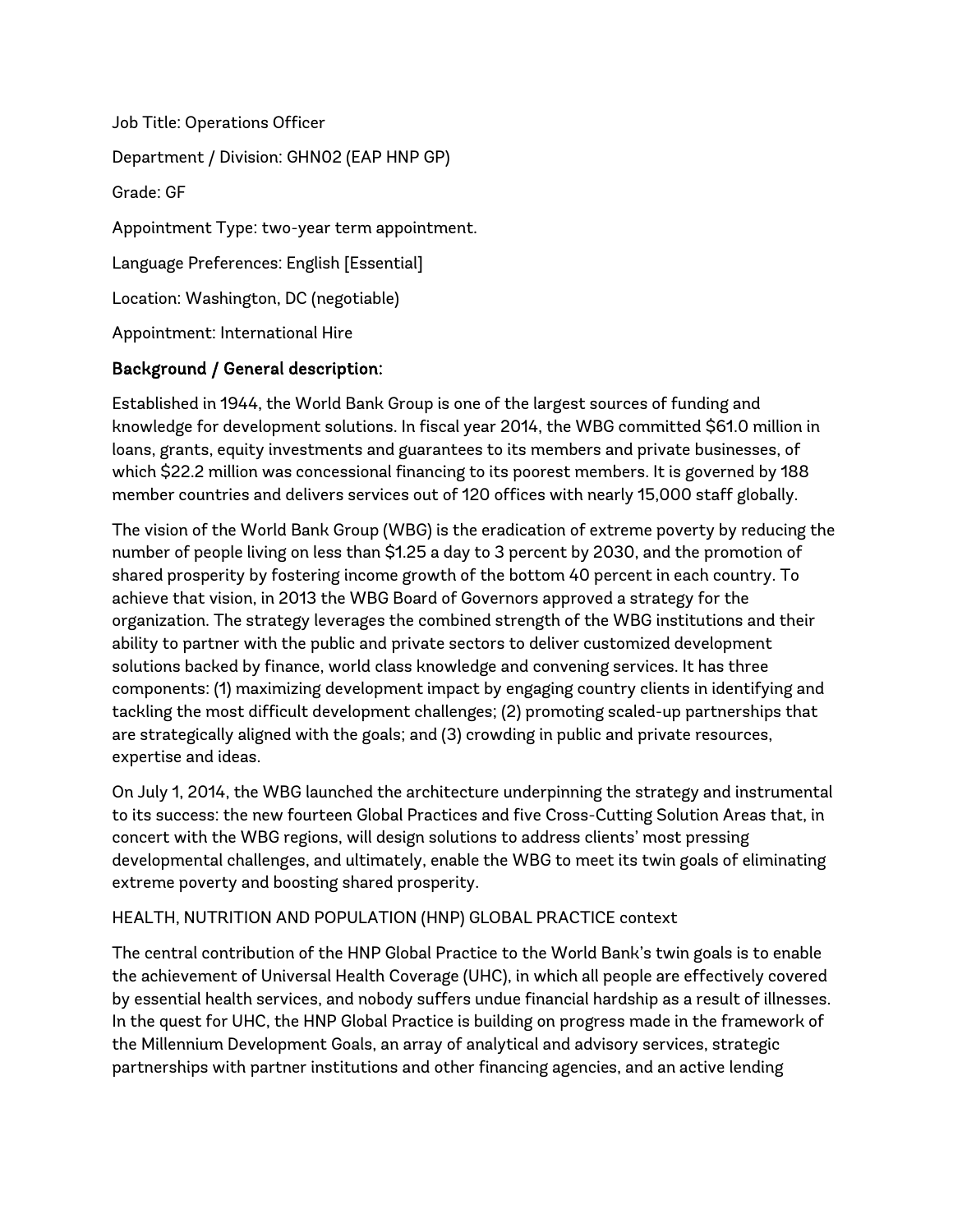portfolio. The HNP Global Practice includes staff members in Washington, DC and many country offices.

The HNP Global Practice is led by a Senior Director, who has overall responsibility for the GP. The Senior Director is assisted by the Director, who serves as the Chief Operating Officer of the Practice. The HNP Global Practice Leadership Team, which leads and manages the HNP GP, consists of the Senior Director, the Director, nine HNP Practice Managers and six Global Leads (for Financing; Healthy Societies; Nutrition; Population and Development; Decision and Delivery Science; and Service Delivery). The HNP Global Practice works with and across multiple sectors, in recognition of the fact that HNP outcomes often depend on actions that lie outside the HNP sector. Accordingly, a capacity to work across GP boundaries, forge coalitions and influence multi-practice solutions is essential for achieving the major objectives of improving HNP outcomes.

# Duties and Accountabilities:

I. Portfolio Management

• Regularly monitor and track progress of deliveries (own-managed portfolio, ASAs and RASs), providing actionable information for the Practice Manager and Operations Support Team (OST) for decision making;

• Respond to requests for portfolio data for the Unit, working with colleagues to gather necessary information and articulate a response on behalf of GHN02; lead on responses for adhoc information requests about GHN02's work from internal and external parties; and review and provide inputs on corporate requests and documents, with a view to ensuring consistency in messaging across briefs and updates;

• Support budget monitoring and reporting, including assisting with tracking expenditures for GHN02 projects and ASAs, using BPS reports;

• Help task teams in estimating future expenditures to enable forward planning within budget envelope, prepare budget reports in coordination with BPS and compare against plans to identify areas of over and underspending.

# II. Quality Assurance

• Serve as a resource person on issues related to the unit's portfolio of own-managed projects, and ASAs, advising teams on timelines, Bank guidelines and policies;

• Review operational documents as delegated by the Practice Manager (e.g. Implementation Status Reports, Implementation Completion Reports, Project Restructuring Papers, Aide memoires, ASA reports), and prepare feedback on behalf of the Practice Manager;

• Participate in review meetings;

• Represent the Unit in regional and global deliverables/ portfolio meetings, as needed;

• Collaborate with the BPS and DE Teams on portfolio matters.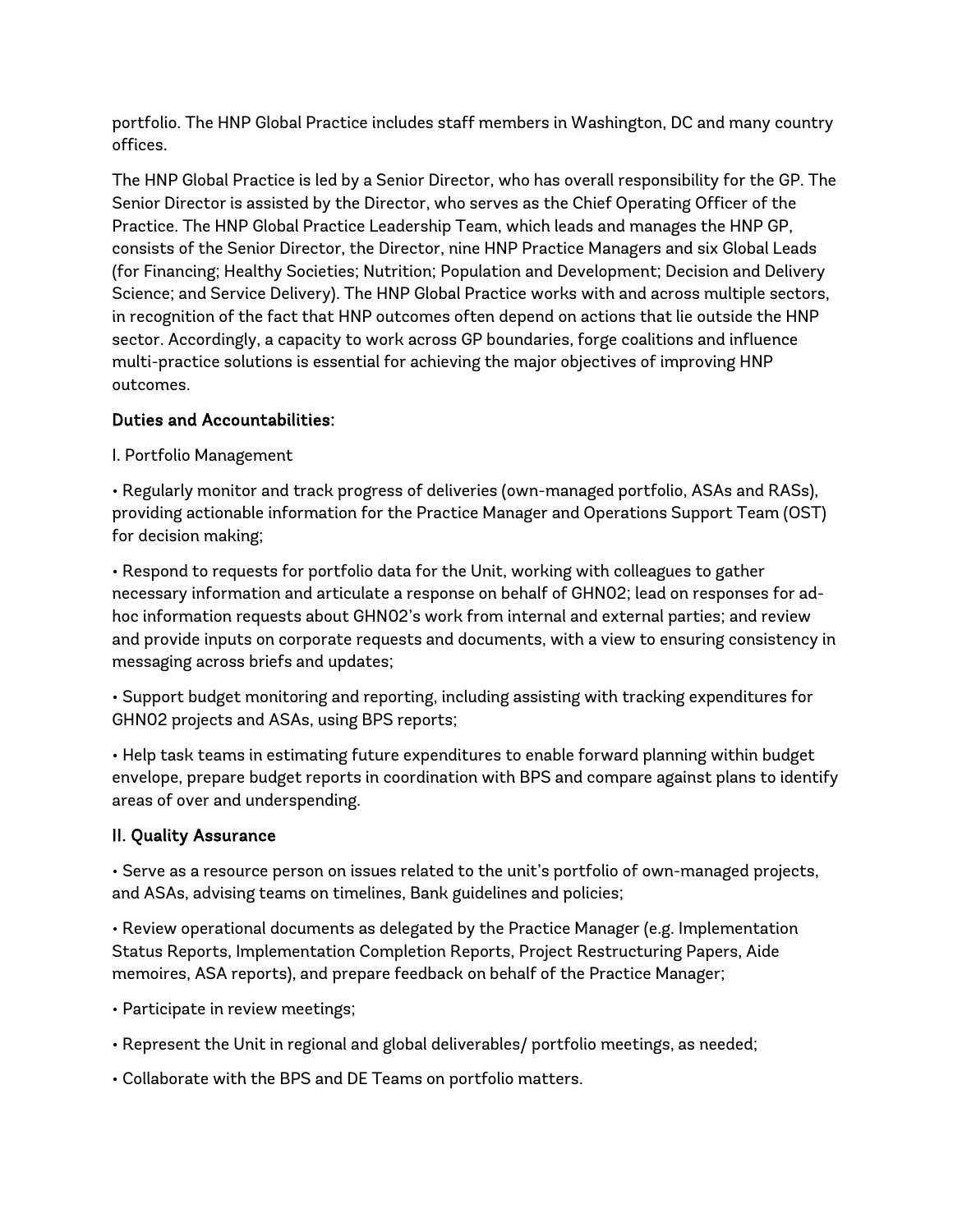### III. Operational Support

- Carries out responsibilities for a variety of operational tasks (e.g. participating as a full member of a multi-disciplinary team and undertaking straightforward assignments of project preparation, appraisal and supervision in field of expertise.
- Provides inputs to or prepares diverse operational products/outputs (e.g. sector and country briefings, background reports, case studies, portfolio performance reviews, etc.).
- Reviews and processes operational documents, coordinating across disciplines and project components with other team members.
- Participates in missions in area of specialization and participates in discussions regarding advice to borrowers.
- Responds to ad hoc information requests from internal and external parties).
- Works independently, seeking guidance on complex projects/issues from senior officers.

#### Selection Criteria:

#### Competencies

• Familiarity with World Bank operations;

• Written and Verbal Communication - Delivers information effectively in support of team or workgroup;

• Client Orientation - Takes personal responsibility and accountability for timely response to client queries, requests or needs, working to remove obstacles that may impede execution or overall success;

• Drive for Results - Takes personal ownership and accountability to meet deadlines and achieve agreed-upon results, and has the personal organization to do so;

• Teamwork (Collaboration) and Inclusion - Collaborates with other team members and contributes productively to the team's work and output, demonstrating respect for different points of view;

• Knowledge, Learning and Communication - Actively seeks knowledge needed to complete assignments and shares knowledge with others, communicating and presenting information in a clear and organized manner;

• Business Judgment and Analytical Decision Making - Analyzes facts and data to support sound, logical decisions regarding own and others' work;